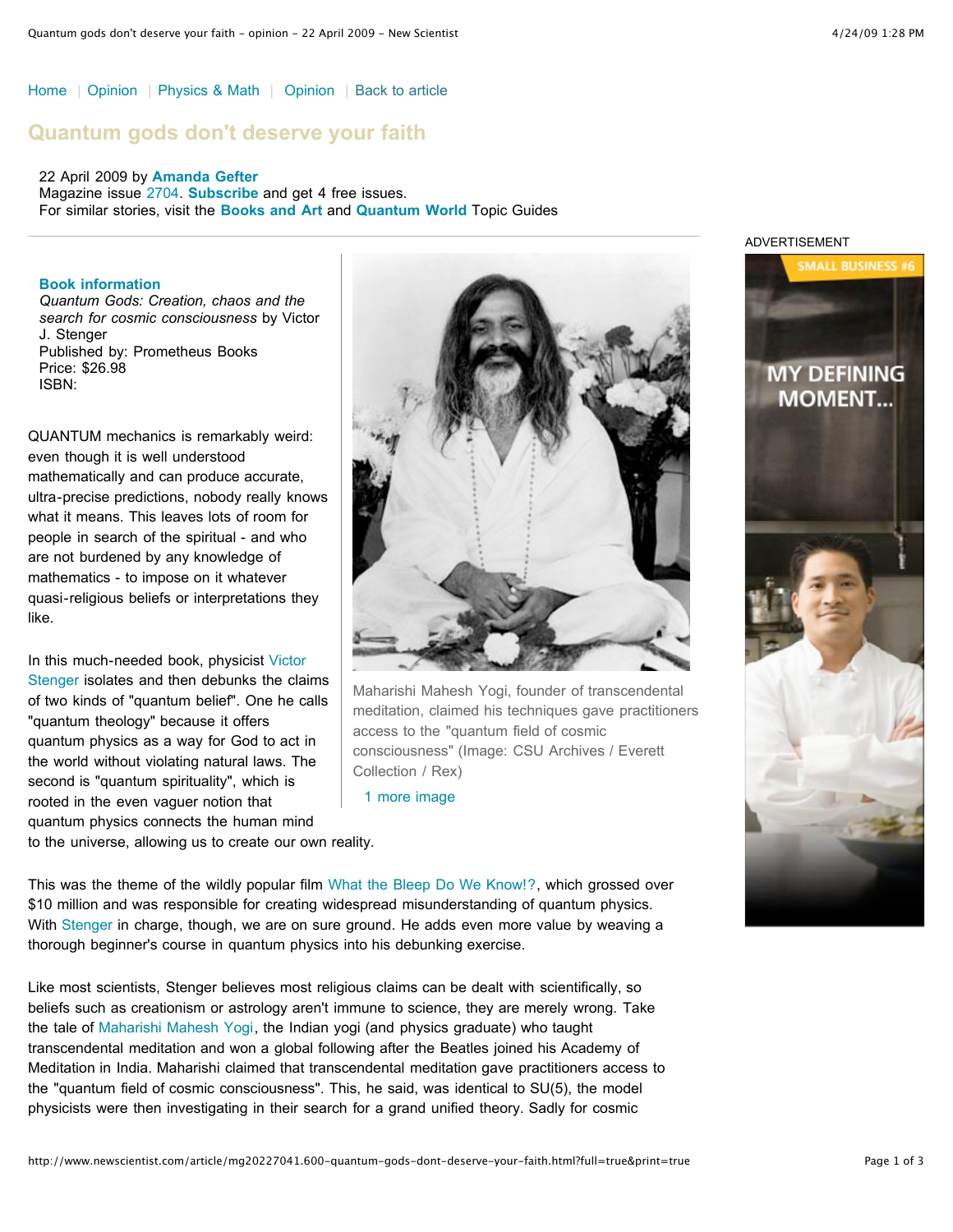consciousness, real experiments later falsified SU(5).

As for the notion of creating our own reality, this relies on brains in some sense operating quantum mechanically - and there is no evidence for this. As Stenger says, the scales of distance involved in brain processing are more than a thousand times too large for quantum effects to necessarily come into play. Likewise, physicist Max Tegmark has shown that the timescales of events in the brain are 10 or more orders of magnitude longer than the timescales of "decoherence", the process by which quantum effects "leak" out of the quantum system.

The notion of creating our own reality relies on brains in some sense operating quantum mechanically

Meanwhile, those looking for generalised spiritual meaning tend to seek holism in quantum mechanics. Stenger cites the famous [Einstein-Podolsky-Rosen paradox](http://prola.aps.org/abstract/PR/v47/i10/p777_1). This 1935 thought experiment outlined a known conundrum in quantum mechanics and concluded that we must accept one of two explanations for it: either that quantum mechanics is a complete theory despite its probabilistic dice-throwing; or that beneath it lies some deterministic reality, but one which is "non-local", that is, one where signals can travel faster than light speed, thereby violating Einstein's special theory of relativity.

Most physicists chose the first option, except David Bohm, who famously came to believe in a non-local universe. Stenger sees little of mystical import in these experiments. They are widely discussed in the literature of quantum spiritualism, but real physicists "are underwhelmed... Quantum mechanics... passed yet another empirical test. Ho hum."

Even though he skips rather dizzyingly between traditional religious beliefs, quantum spirituality and quantum physics itself, Stenger is a pleasure to read. And, pleasingly, the title *Quantum Gods: Creation, chaos and the search for cosmic consciousness* sounds just crackpot enough to attract those readers who will benefit most.

*Amanda Gefter is an opinion editor for New Scientist based in Boston*

## **New Scientist**

#### **Not just a website!**

Subscribe to New Scientist and get:

51 issues of New Scientist magazine delivered to your door

unlimited online access to articles from over 500 back issues

### **[Subscribe Now and Save](http://www.newscientist.com/subscribe?promcode=nsartcovertestd)**

If you would like **to reuse any content** from New Scientist, either in print or online, please **[contact the syndication](http://www.newscientist.com/contact/syndication?titleOrURL=http://www.newscientist.com/article/mg20227041.600)** [department first for permission. New Scientist does not own rights to photos, but there are a variety of licensing](http://www.newscientist.com/info/in216?full=true) options available for use of articles and graphics we own the copyright to.

[Back to article](http://www.newscientist.com/article/mg20227041.600-quantum-gods-dont-deserve-your-faith.html)